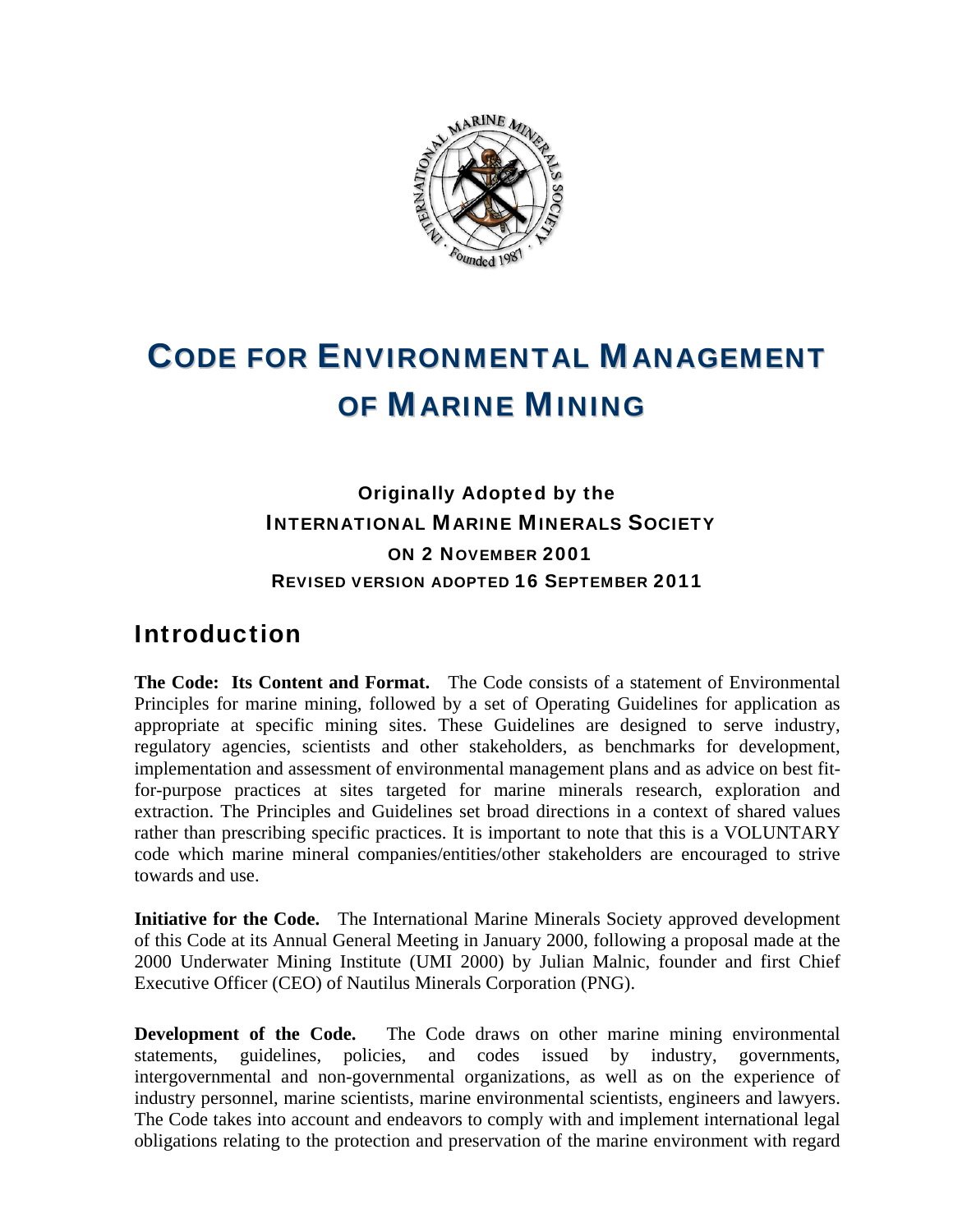to marine mining activities, including mining of mineral resources at or beneath the seabed, such as those established by and in accordance with the 1982 United Nations Convention on the Law of the Sea (LOSC) and the 1994 Agreement implementing LOSC Part XI, the relevant Conventions for safe and environmentally responsible shipping promulgated under the auspices of the International Maritime Organization, and the London Convention and Protocol on the Prevention of Marine Pollution by Dumping of Wastes and Other Matter.

Appendix 1 lists the principal published sources and Appendix 2 lists individuals who offered comments on the current revision in their personal capacity, and provides examples of the wealth of practical experience employed in the development and revision of the Code.

Who Will be Served by the Code? The Code will serve mining companies/entities<sup>1</sup> with an interest or activity in marine mining, governments, local communities and stakeholders, intergovernmental and non-governmental organizations, scientists, and other groups with an interest in or affected by marine mining research, exploration and/or activities.

**How Will the Code Function?** The Code provides a framework and benchmarks for development and implementation of an environmental program for marine minerals research, exploration and extraction by marine mining companies/entities at their operations. It also provides a framework and benchmarks for local communities and other stakeholders, governments, and intergovernmental and non-governmental organizations to assess proposed and actual applications of best fit-for-purpose environmental practices at marine mining sites. The Code seeks to complement applicable binding national and international regulations for the protection of the marine environment with regard to marine mining where these regulations exist. The Code also seeks to provide environmental principles and guidelines where these are absent or could be improved upon, within the scope of the Principles outlined in the Code. Where the Code sets higher standards than those legally required, companies/entities are encouraged to follow the Code and strive to improve the legally binding requirements accordingly. The Code is *voluntary* and any company/entity and/or stakeholders is/are eligible to strive towards, adopt or use it. IMMS membership is not required.

**Reporting.** As well as complying with any applicable national and international requirements, companies/entities adopting the Code commit themselves to provide transparency in their environmental activities by regular reporting of environmental planning, monitoring, assessment and other actions relating to protecting and preserving the marine environment. These reports will demonstrate the company/entity's commitment to, and implementation of, the Code, will describe the company/entity's performance in relation to the Principles and Operating Guidelines, and will be made public. Companies/entities and stakeholders adopting or using the Code or following its Principles and Operating Guidelines are encouraged to publicize this.

**Benchmarking.** The Operating Guidelines provide benchmarks by which a mining company/entity can set its environmental program for a marine exploration or extraction site.

<span id="page-1-0"></span> $\frac{1}{1}$ <sup>1</sup> 'Mining companies/entities' include all public (e.g., wholly or partly state-owned and/or operated by or with an intergovernmental organization or agency) and private, commercial, non-profit/non-commercial, and scientific research groups and enterprises engaged in all marine mining and minerals-related activities.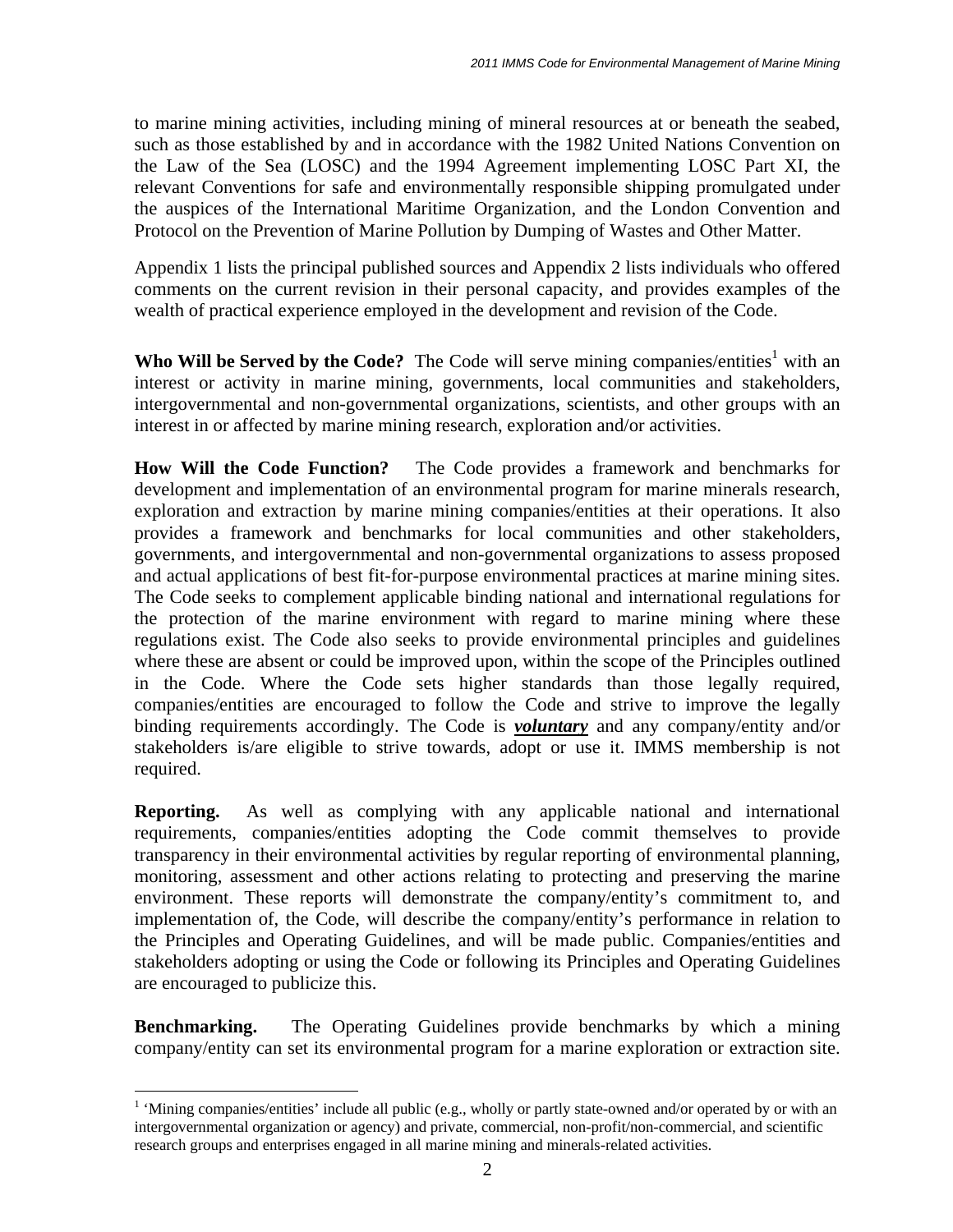Site stakeholders, including government agencies, intergovernmental and non-governmental organizations, scientists and local communities can also use the Guidelines as benchmarks for checking the company/entity's environmental management plans and their implementation.

**Implementation and Feedback.** Companies/entities and stakeholders adopting or using the Code are encouraged to inform the IMMS of the effectiveness of the Code, including any problems and corrective action taken/required in implementing it. For this purpose an 'Implementation and Feedback Form' is provided in Annex 1. This will assist IMMS in keeping track of companies/entities/stakeholders adopting or using the Code and in obtaining yearly feedback from them, to assess the success of the Code in achieving its objectives and to facilitate further revisions of the Code to better meet its goals. IMMS will compile and circulate the received Feedback Forms to the IMMS membership and to the International Seabed Authority, as per its request, prior to each meeting of the Underwater Mining Institute.

**Code Review.** The Code is intended to be a living, adaptive document, responsive to, e.g., experience with its implementation, improvements in best fit-for-purpose environmental practices, technological developments, and changes in applicable regulations. The Code will be reviewed by IMMS every five years, after consultation with the marine mining industry and other stakeholders in marine mining operations.

# **Principles**

Marine mining companies/entities adopting this Environmental Code commit themselves to the following principles:

- To observe the laws and policies and respect the aspirations of sovereign states and their regional sub-divisions, and of international law, as appropriate to underwater mineral developments.
- To apply best practical and fit-for-purpose procedures for environmental and resource protection, considering future activities and developments within the area that might be affected.
- To consider environmental implications and observe the precautionary approach, from initiating a project through all stages from exploration through development and operations, including waste disposal, to eventual closure, and post-closure monitoring.
- To consult with stakeholders and facilitate community partnerships on environmental matters throughout the project's life cycle.
- To maintain an environmental quality review program and deliver on commitments.
- To report publicly on environmental performance and implementation of the Code.

# Operating Guidelines

**Responsible and Sustainable Development.** Manage activities in a manner consistent with environmentally, economically and socially responsible and sustainable development of the operating area, such that environmental, economic and social considerations are integrated into planning, decision-making and management on an equal footing.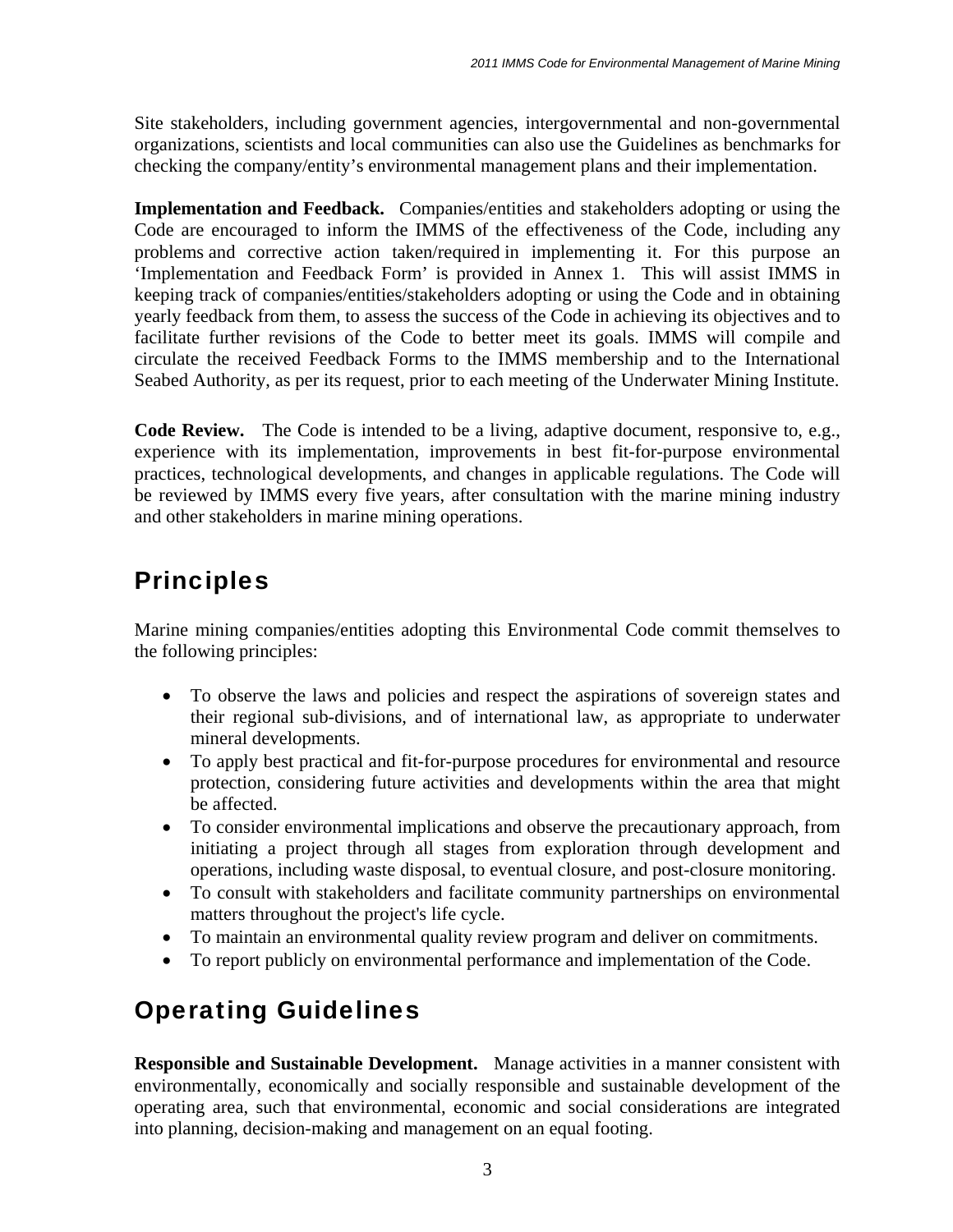- 1. Pursue environmentally responsible operations through innovations in technology and equipment, improvements in operational, natural resource, equipment and energy use efficiencies, as well as in prevention, minimization and recycling of emissions and wastes and minimization of noise, in scientific and engineering research, in environmental monitoring and in providing regular information and feedback to management, relevant government agencies and affected stakeholders, including nongovernmental organizations.
- 2. Reduce the possible environmental impacts of mine-related waste in a manner that is consistent with the Principles of the Code and that will facilitate future environmentally and socially responsible use of the area (both seabed and water column).
- 3. Minimize the impacts of mining operations on and maintain long-term ecosystem health, functions and services affected by mining operations, and protect cultural heritage, knowledge and values of the marine environment, including designated marine protected areas and reserves.
- 4. Re-use and recycle mineral products and by-products, where possible, to maximize their utility and enhance availability of mineral resources to current and future generations.
- 5. Improve knowledge of the properties, short- and long-term availability and use of marine mineral resources and their related ecological and environmental effects, including development and use of methods to quantify and integrate the valuation, preservation of value and enhancement of value of ecosystem services adjacent and/or related to the resource to be developed.
- 6. Encourage customers, business partners, contractors and suppliers of equipment, goods and services to adopt environmentally responsible and sustainable development principles and practices.
- 7. Consider *biological* resource potential and value of living organisms at potential marine mining sites as well as the *mineral* resource potential and value.

**Environmentally Responsible Company/Entity Ethic.** Develop an environmentally responsible company/entity ethic by showing management commitment, implementing environmental management systems, and providing time and resources to demonstrate requirements of the environmental ethic to employees, contractors and suppliers of equipment, goods and services.

- 1. Develop, implement and communicate an environmental policy consistent with the Code.
- 2. Demonstrate management commitment through application of environmental management practices consistent with the Code.
- 3. Inform employees, contractors and suppliers of equipment, goods and services about and require compliance with company/entity policies, goals, guidelines and practices for environmental, socio-economic and heritage protection.
- 4. Implement environmental education and training programs for employees, and, if appropriate and feasible, contractors.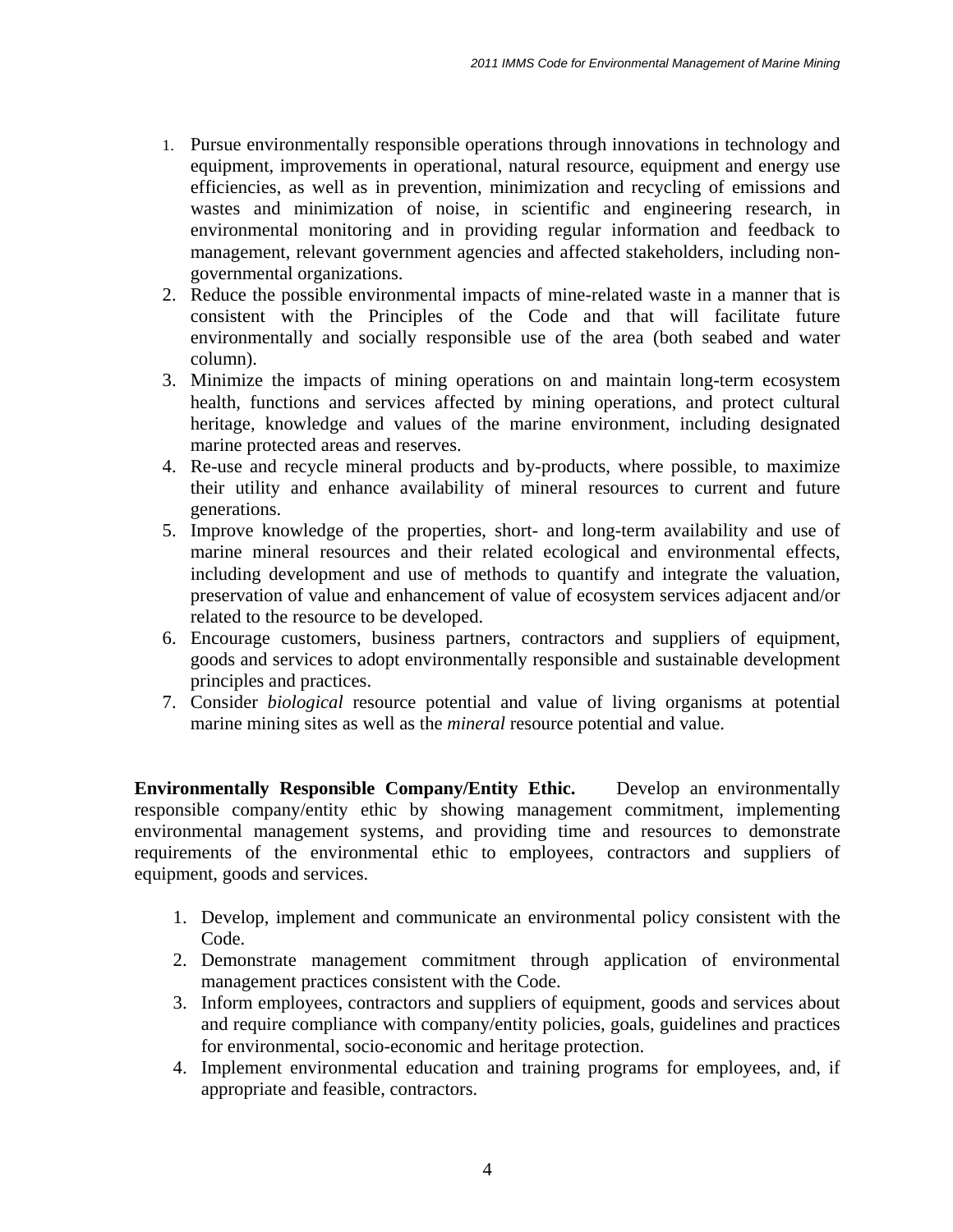5. Facilitate and engage in community and other stakeholder education about company/entity environmental principles and their application at the area of operations.

**Community Partnership.** Consult affected communities on their concerns, aspirations and values regarding development and operation of marine mining projects, recognizing that environmental, socio-economic, cultural and scientific research values and interests are linked.

- 1. Identify directly and indirectly affected stakeholders, including the marine scientific research community, and their concerns.
- 2. Encourage openness and dialogue with employees, marine research scientists and the regional community, including indigenous peoples, ensure equitable and culturally appropriate engagement, promote cross-cultural awareness, and specifically address concerns about environmental, social and scientific research impacts.
- 3. Provide to the community non-proprietary technical information about potential effects and duration of operations, of waste products and their management, of rehabilitation procedures, and of socio-economic benefits and costs.
- 4. Establish community consultation prior to each stage of operations, be prepared to modify project plans and practices according to the consultations, develop and maintain appropriate community consultation through all stages of exploration, extraction, waste disposal and closure, including, where appropriate and feasible, inviting a community observer to visit and a marine research scientist to join a marine mining vessel.

**Environmental Risk Management.** Use appropriate risk management strategies and the precautionary approach to guide exploration, extraction, waste disposal and closure, and to identify environmental risks, their possible consequences, and their probabilities of occurrence, including but not limited to the following:

- 1. Conduct and utilize environmental baseline and monitoring studies as the basis for risk management, as recommended by, e.g., relevant Guidelines issued by the International Seabed Authority.
- 2. Evaluate the environmental risks of alternative project concepts, weighing positive, negative, direct, indirect, cumulative and secondary environmental consequences, provide opportunities for appropriate stakeholder participation in this evaluation, and select and implement the project concepts that give the appropriate balance to environmental, economic and social responsibilities.
- 3. Develop and implement management strategies preferably to prevent, and if prevention is not feasible, to minimize and maximally mitigate environmental impacts of the selected project.
- 4. Adopt the precautionary approach in managing identified environmental risks.
- 5. Develop, test and implement contingency and emergency response plans to address incidents and unusual operating and environmental conditions, in collaboration with potentially affected parties and relevant government agencies.
- 6. Develop and implement appropriate long-term environmental monitoring programs at suitable spatial and temporal scales.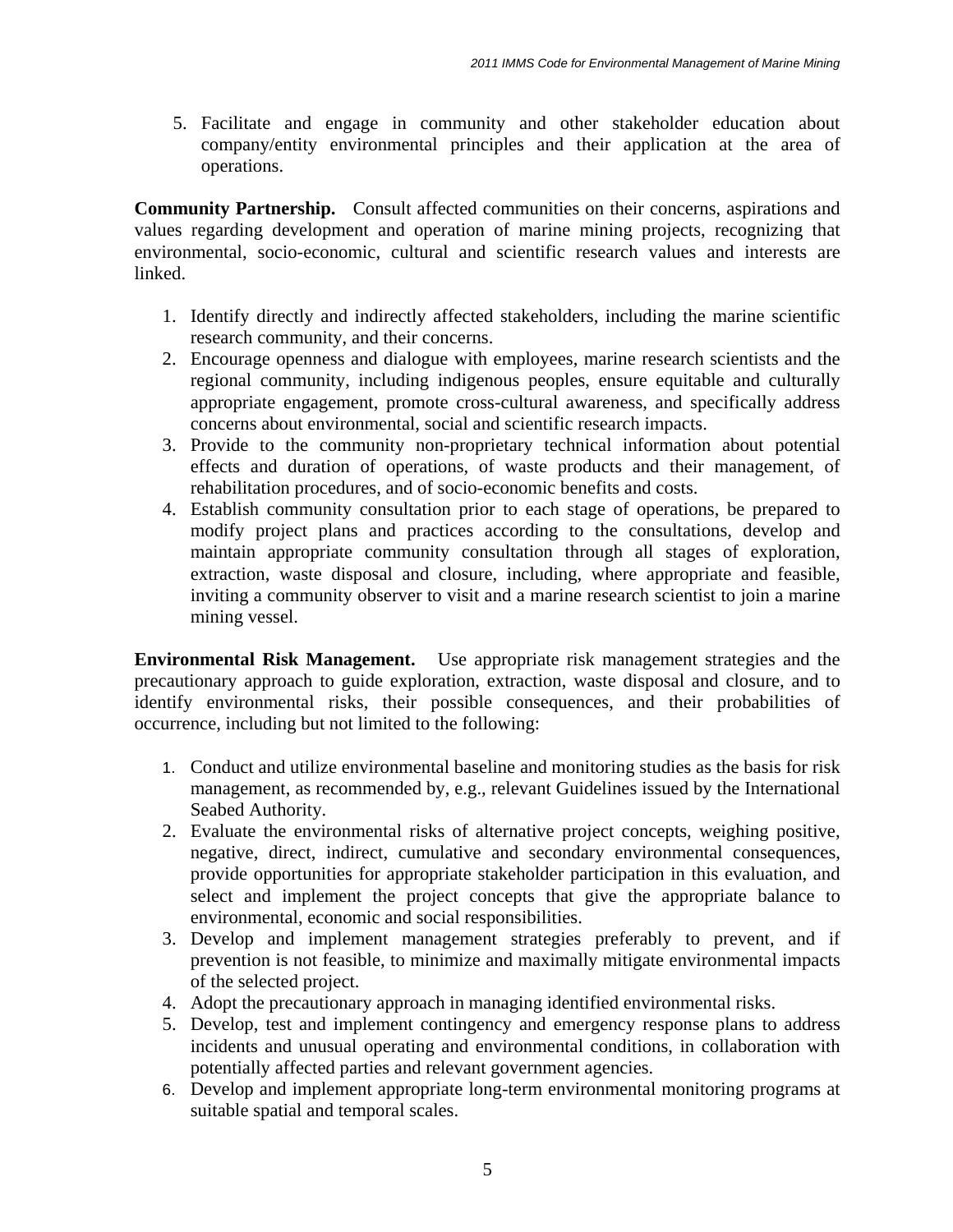- 7. Establish<sup>[2](#page-5-0)</sup> procedures in consultation with the marine scientific community to aid in the recruitment, re-establishment and migration of biota and to assist in the study of undisturbed, comparable habitats before, during, and after mining operations that are suitably close to mining operations for this purpose.
- 8. Inform interested and/or potentially affected parties, as part of stakeholder consultations, of any significant environmental risks from mining operations and of the measures that will be taken to manage these risks.

**Integrated Environmental Management.** Recognize environmentally responsible and sustainable management as a company/entity priority and integrate environmentally responsible and sustainable management into all operations from exploration, through design and construction to mining, minerals processing, waste disposal, mine site rehabilitation and decommissioning.

- 1. Establish a senior executive environmental manager, preferably accountable to the CEO, and an environmental management system that allocates management and employee responsibilities relevant to:
	- The company/entity's activities
	- Applicable legal and regulatory requirements
	- The Operating Guidelines of this Code and of any other applicable Code or Guidelines
	- Company/entity environmental policies, objectives and targets
	- Environmental management plans and procedures
	- Environmental monitoring procedures
	- Reliable, secure, transparent and accessible storage for environmental data and, where practical, specimens collected
	- Setting and testing of contingency and emergency response plans
	- Regular or otherwise appropriately scheduled auditing of the environmental management system and environmental performance
	- Internal and external reporting procedures.
- 2. Periodically review and update the environmental management system in a structured, iterative process that involves the local or affected community, to ensure that the system remains up-to-date, effective and relevant to the company/entity's evolving needs, improvements in best fit-for-purpose environmental practices, and to changing community values and expectations.

**Company/Entity Environmental Performance Targets.** Set environmental performance targets that meet and aim to exceed the requirements of directly applicable legislation, regulations, licenses and permits. Specifically:

1. Identify legal and other requirements applicable to the environmental aspects of the company/entity's marine mining activities, products or services.

<span id="page-5-0"></span> $\frac{1}{2}$ <sup>2</sup> Unless such procedures are already established by the International Seabed Authority, the relevant coastal State(s) or other competent authority according to the latest scientific criteria.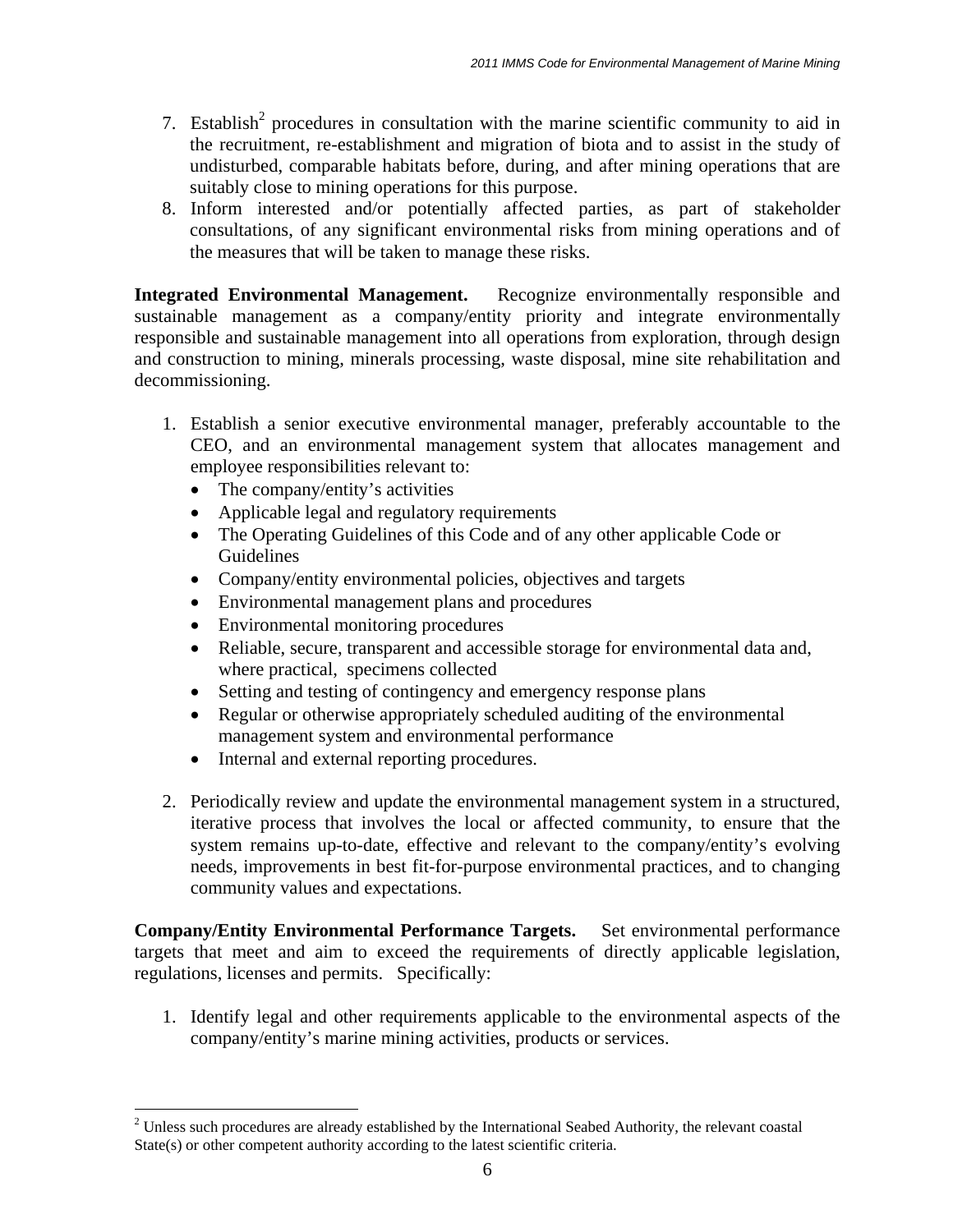- 2. Set internal environmental performance targets and periodically assess achievements in order to reinforce policy commitments and to enable demonstration of continual improvement.
- 3. Ensure that legal requirements and internal performance targets are effectively communicated to the employees and contractors who are accountable for the relevant activities.

**Review, Improvement and Updating of Environmental Policies and Standards.** Implement management strategies to meet current and anticipated environmental standards and regularly review targets in the context of changing company/entity and community needs, aspirations, legal requirements and ISO criteria to achieve optimal environmental management.

- 1. Regularly review and update company/entity environmental policies, programs and performance to correct any deficiencies.
- 2. Assess and rank environmental issues to identify priority areas where maximum environmental benefits are achievable.
- 3. Undertake, participate in, and/or support research on priority environmental issues by, e.g., appropriate funding, on-site support, etc.
- 4. Facilitate employee education about non-proprietary environmentally related technical developments, scientific understanding, consumer needs and community expectations as needed to improve their understanding of the company/entity's environmental policies.
- 5. Provide technical and professional level skill-enhancement opportunities to environmental employees, e.g., through attendance at appropriate workshops and conferences.
- 6. Provide professional environmental employees with reporting opportunities on nonproprietary environmental topics at relevant conferences and in refereed international environmental publications.
- 7. Facilitate communication of relevant, non-proprietary information to the community about environmentally related technical developments, scientific knowledge, consumer needs and community expectations as needed to improve their understanding of the company/entity's environmental policies.

**Rehabilitation and Decommissioning.** Taking into account former, current and future beneficial uses of the site and its surrounding environment, develop and implement an appropriate closure plan to leave decommissioned sites and associated ecosystems in a safe, stable, and where possible, rehabilitated condition, carried out according to best fit-forpurpose practices.

- 1. Incorporate ecosystem and site rehabilitation and decommissioning options in the conceptual design of operations at the feasibility-study stage.
- 2. Develop clearly defined ecosystem and site rehabilitation plans and targets, monitor and review rehabilitation performance and progressively refine such plans against the targets.
- 3. Determine and account for ecosystem and site rehabilitation and decommissioning costs, periodically review their adequacy during the life of the operation, and adjust budget to meet any increases in those costs.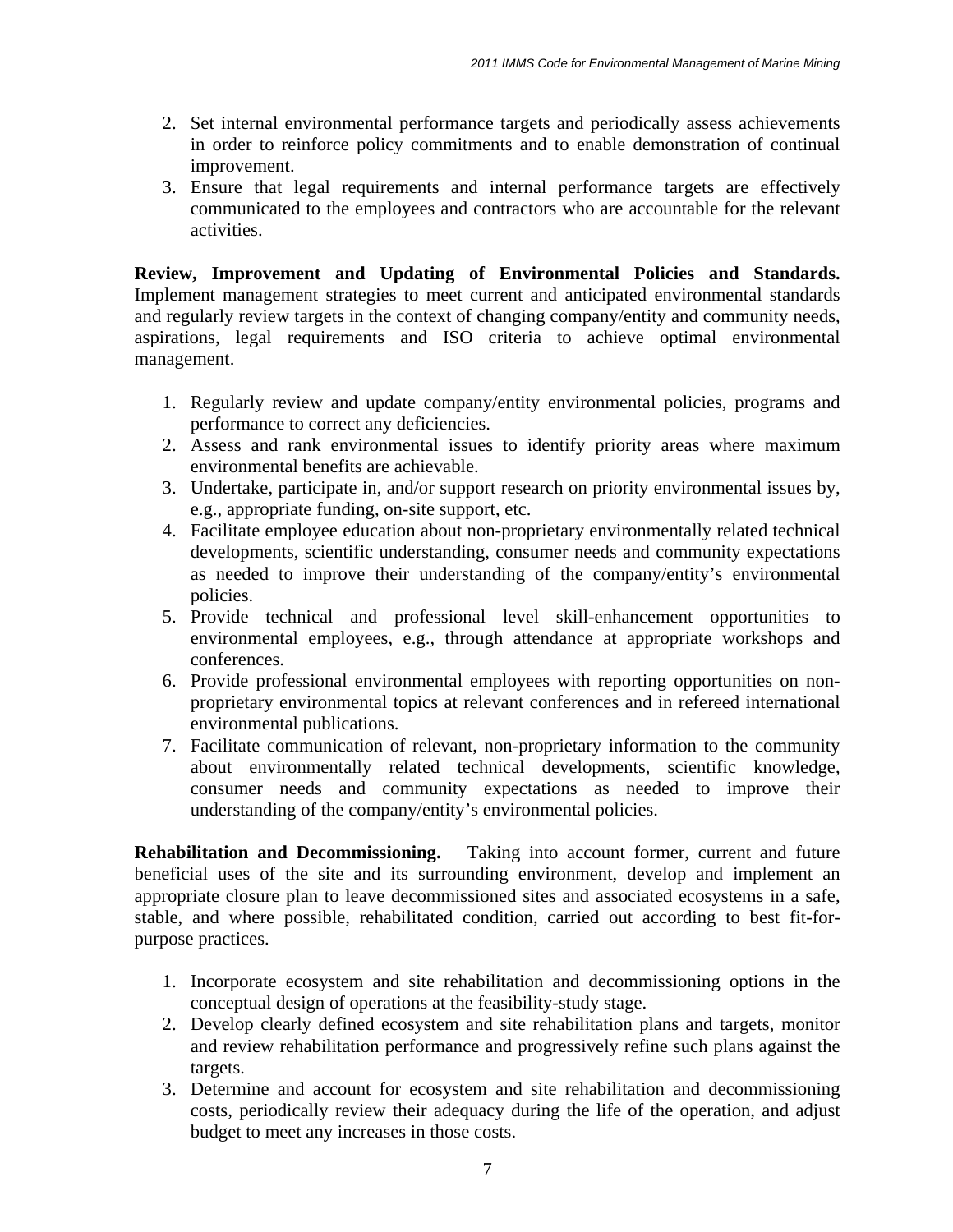- 4. Establish a program of progressive ecosystem and site rehabilitation commensurate with the nature of the operation and the type and rate of disturbance.
- 5. Periodically review the ecosystem and site rehabilitation and decommissioning strategies during the period of operations so as to incorporate changing regulatory requirements, public expectations, and environmental and cultural information.
- 6. Address issues and programs related to long-term responsibility for the seabed and associated ecosystems in the final decommissioning plan, including long-term monitoring and definition of the period necessary to ensure remediation plans are effective and that any unforeseen consequences are detected.
- 7. Provide adequate compensation using appropriate mechanisms where damage is caused due to company/entity/project activities.

**Reporting and Documentation.** Demonstrate commitment to the Code's principles by reporting on the company/entity's implementation of the Code and its environmental performance.

- 1. Implement regular (at least annual) reporting of environmental performance to all stakeholders, including the board of directors, shareholders, employees, relevant government bodies and authorities, local communities, scientific researchers, nongovernmental organizations, and the general public.
- 2. Ensure that reporting requirements of all authorities are met in scope and in good time.
- 3. Provide an annual environmental report written for community understanding.
- 4. Reports should describe the company/entity's processes for:
	- Setting and communicating environmental policy
	- Assessing and communicating environmental performance
	- Community consultation and responding to concerns
	- Code implementation.
- 5. Reports should also include but not be limited to:
	- Organization profile, environmental policies and objectives
	- Environmental management processes
	- Establishment of benchmarks against which continual improvement can be measured
	- Documentation and availability for eventual independent review by interested parties at their expense of relevant, site-specific data to support the reported results
	- Opportunities and progress in improvements
	- Significant environmental events and their consequences
	- Environmental incidents, "near-misses" and any regulatory and remedial action taken
	- Performance in relation to regulatory requirements and internal targets
	- Environmental, socio-economic and cultural issues to be addressed and strategies to address and implement these issues.
- 6. The first report after adoption of the Code by the company/entity is to be released within two years.
- 7. The annual environmental reports are to be made available for consultation, free of charge, to the public through the company/entity's corporate and regional offices and on the company/entity's website. Additional copies, preferably in electronic form, of each annual report may be lodged in the central library of the State(s) exercising sovereign rights or jurisdiction where the company/entity operates or, in the case of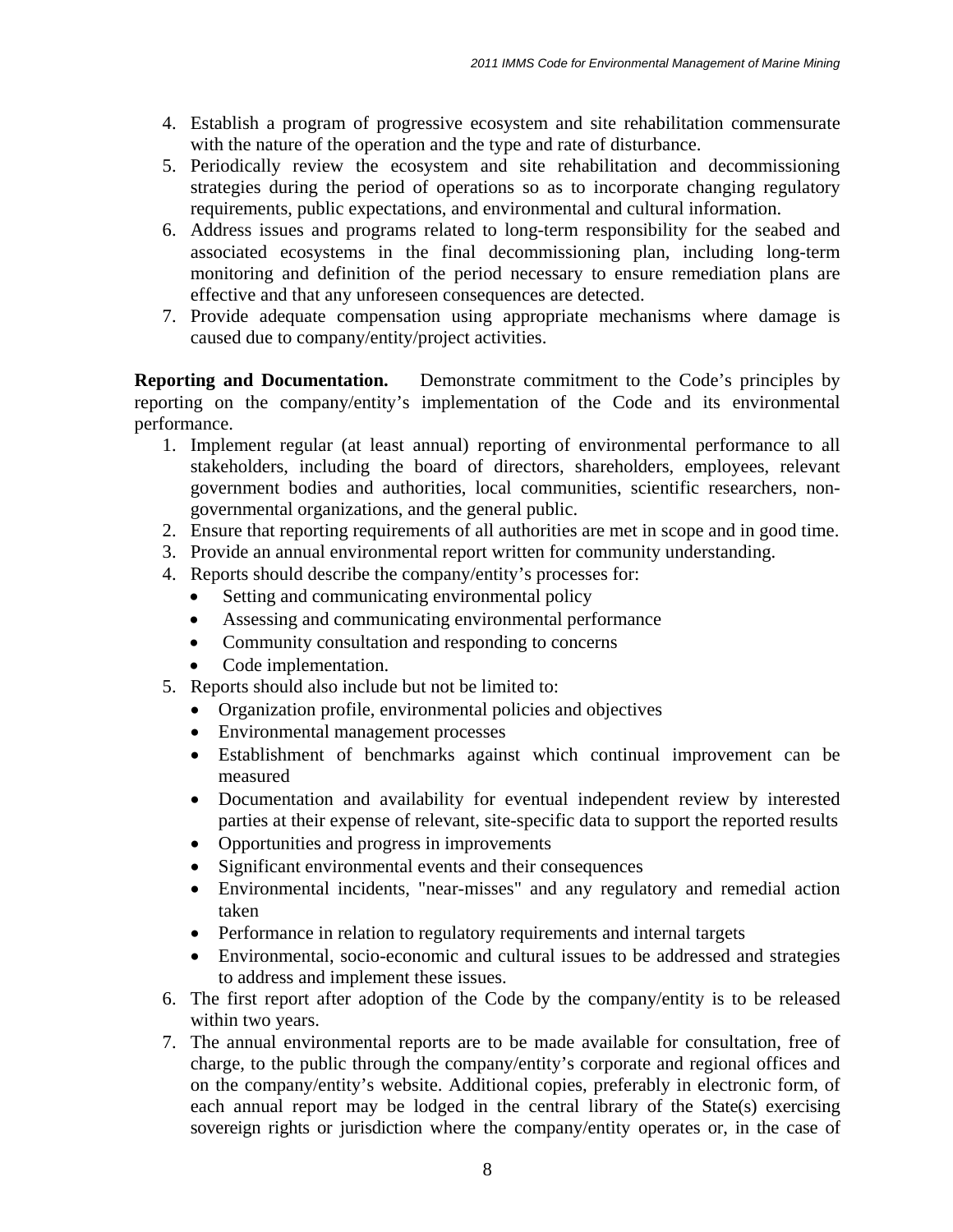activities carried out in areas beyond national jurisdiction, in the central library of the State where the company/entity is incorporated. Companies/entities will identify where additional copies will be deposited when they make their annual report and on the company/entity's website.

**Environmental Data Collection, Exchange and Archiving.** Facilitate free exchange and easily accessible availability of environmental information and geological and biological sample collections gathered (other than proprietary technical information) for international scientific peer review and understanding and national and global heritage use.

- 1. Exclude non-proprietary environmental data from confidentiality requirements, standardize these data according to the latest and highest standards for the relevant discipline in order to facilitate analysis and comparisons, and make these data freely available to all stakeholders and for exchange, review and analysis in fora such as workshops.
- 2. Deposit on request non-proprietary environmental data securely in freely and easily accessible appropriate national and international archives for review, further scientific analysis and reporting.
- 3. Deposit for review, further reporting, and scientific research representative collections of geological and biological specimens in appropriate repositories with requisite longterm storage facilities, which may include national museums, government institutions, relevant specialized global repositories and universities, on request and after prior consultation with the selected host(s); such consultation to occur early in the project planning.
- 4. Preserve, report and deliver any incidentally collected cultural, archaeological and anthropological artifacts are to appropriate agencies and repositories.
- 5. Disseminate non-proprietary scientific data on and lessons learned in marine environmental and biodiversity assessment and management.
- 6. Promote good practices in marine environmental and biodiversity assessment and management.

**Performance Reviews.** Regularly (preferably every three years) evaluate company/entity performance under the Code by a team of qualified, externally accredited environmental auditors both from within and independent of the adopting company/entity.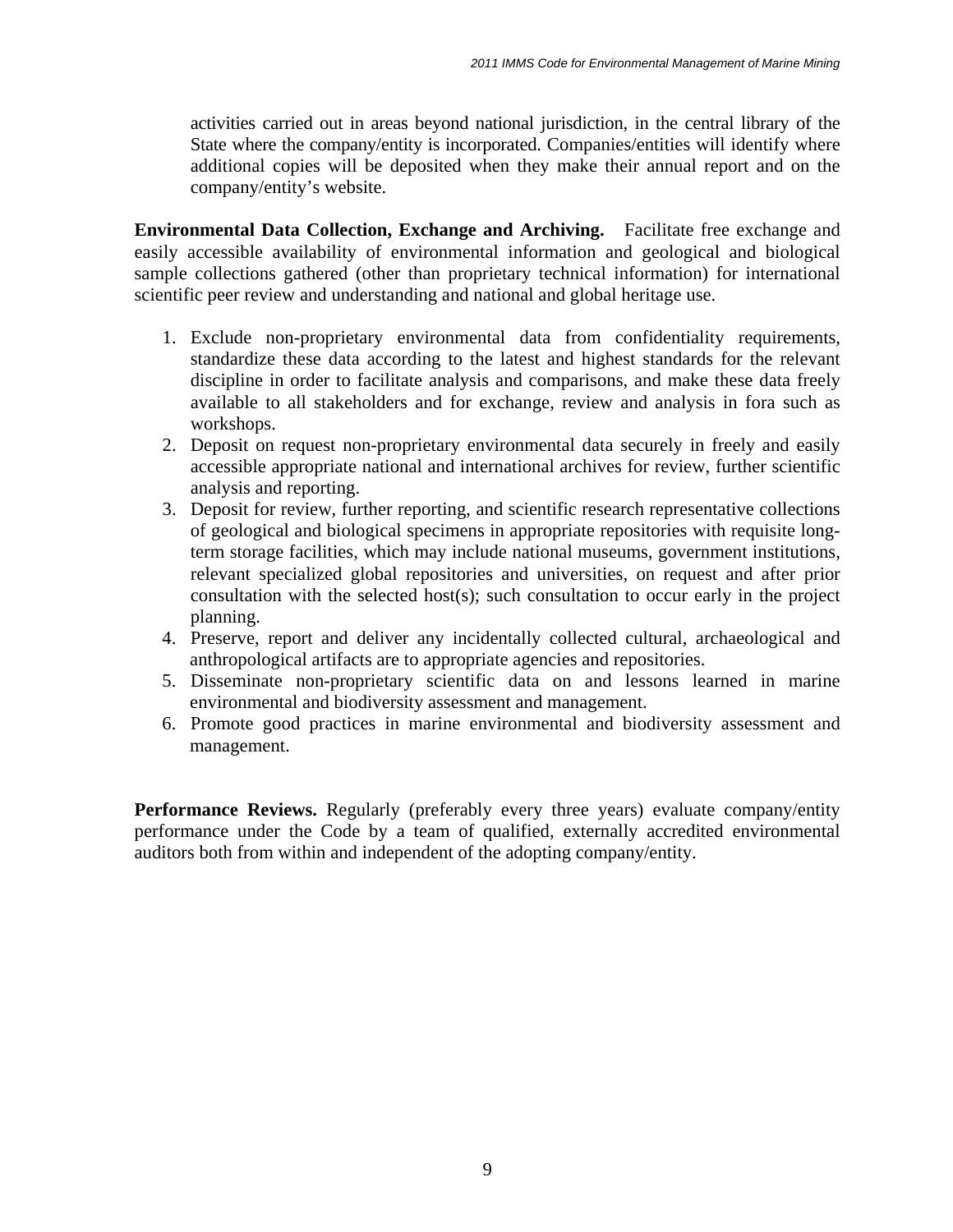#### **Acknowledgements**

*The Society thanks the many individuals who have contributed to the development and revision of this Code. The Society recognizes in particular Julian Malnic, initiator and original architect of the Code, Derek Ellis, who further drafted, edited and updated the 2001 version, and Philomène Verlaan, who coordinated the update of the 2011 version. Appendix 1 lists the individuals who participated in the current revision. The Society is also grateful to the Minerals Council of Australia for the use of sections of text from the Council's 2000 Code for Environmental Management. The Society appreciates the support of InterRidge, its Working Group on Seafloor Mineralization, and the Woods Hole Oceanographic Institution in enabling the presentation of the revised draft (2008) Code by Philomène Verlaan at the 2009 Science and Policy Workshop on Deep-Sea Mining of Seafloor Massive Sulphides, Woods Hole, MA, and the support of the International Seabed Authority in enabling her presentation of the revised draft (2009) Code to the Legal and Technical Commission and the Members of the Authority at their 16<sup>th</sup> session, April 2010, Kingston, Jamaica.* 

#### **Contact Information**

*International Marine Minerals Society, Administrative Office, 1000 Pope Road, MSB 303, Honolulu, Hawai`i 96822 USA Phone (808) 956-6036 Fax (808) 956-9772 Email: Administrator@immSoc.org Website: www.immSoc.org*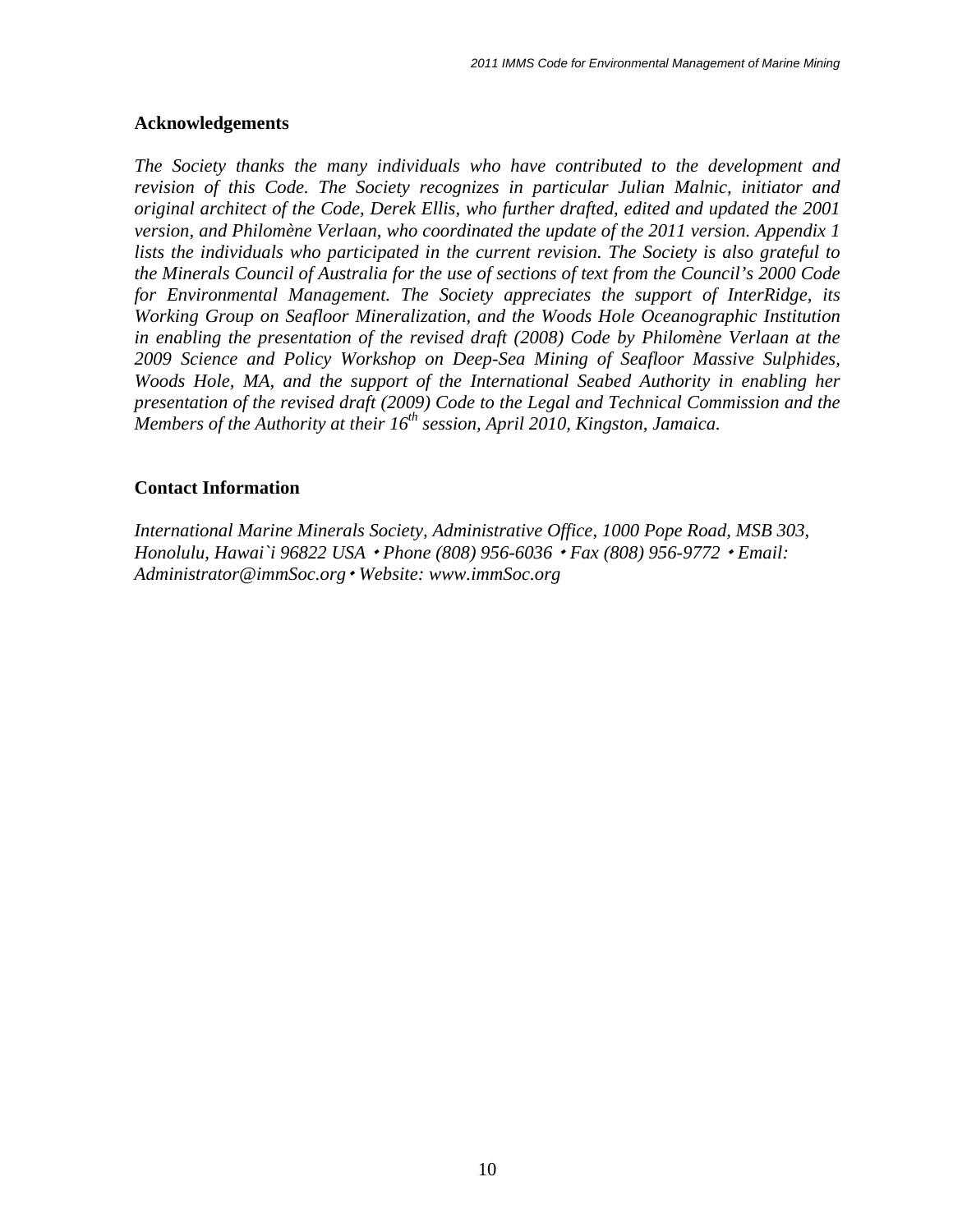### **Annex 1**

# **IMMS CODE FOR ENVIRONMENTAL MANAGEMENT**

## **OF MARINE MINING**

### **Implementation and Feedback Form**

| No.              | <b>ITEM</b>                                         | <b>DETAILS</b> |
|------------------|-----------------------------------------------------|----------------|
| 1.               | Company / stakeholder name                          |                |
| 2.               | Contact: Person's name                              |                |
|                  | <b>Address</b>                                      |                |
|                  | Email                                               |                |
|                  | Phone                                               |                |
|                  | Fax                                                 |                |
|                  | Website                                             |                |
| 3.               | Activity (ies) for which the Code is<br>adopted     |                |
| $\overline{4}$ . | Measures taken for implementing<br>the Code         |                |
| 5.               | Problems encountered while<br>implementing the Code |                |
| 6.               | Corrective action taken                             |                |
| 7.               | Suggestions for revising the Code                   |                |
| 8.               | Any other information                               |                |
|                  | Date:                                               | Signature      |

#### **Fax or email to:**

International Marine Minerals Society • Administrative Office 1000 Pope Road, MSB 303 • Honolulu, Hawai`i 96822 USA Phone (808) 956-6036 • Fax (808) 956-9772 • Email: *Administrator@immSoc.org*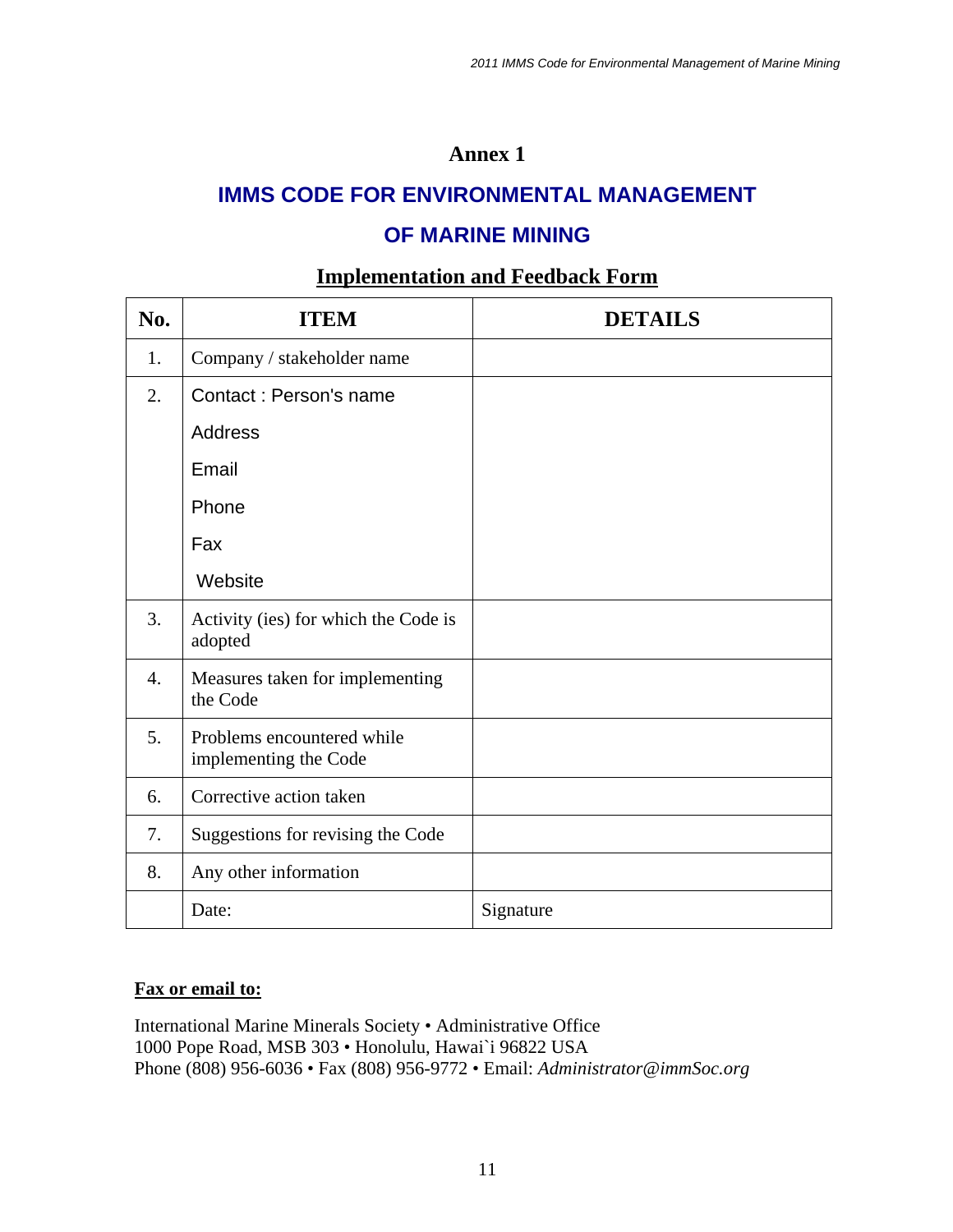#### **Appendix 1**

#### **Published Sources Consulted**

Australian Commonwealth Scientific and Industrial Research Organisation (CSIRO) *Seafloor exploration and mining industry: a desktop study of international and selected country experiences* (Tsamenyi, Kaye and Mfodwo, 2007).

*Exploring the social dimensions of Australia's seafloor exploration and mining industry.* (Littleboy and Boughen, 2007) Report number P2007/917. Wealth from Oceans Flagship.

#### Convention on Biological Diversity Secretariat (2006)

*Voluntary guidelines for biodiversity-inclusive impact assessment.* Available at: http://www.cbd.int/impact/guidelines.shtml.

*The Ecosystem Approach Beginners' Guide.* Available at: http://www.cbd.int/ecosystem/sourcebook/beginner-guide/.

*The Ecosystem Approach Advanced User Guide.* Available at: http://www.cbd.int/ecosystem/sourcebook/advanced-guide/.

#### Global Reporting Initiative

*Sustainability Reporting Framework Overview.* Available at: http://www.globalreporting.org/ReportingFramework/ReportingFrameworkOverview/.

*Sustainability Reporting Guidelines (G3 Guidelines, 2006).* Available at: http://www.globalreporting.org/ReportingFramework/G3Guidelines/.

*Draft Final Mining and Metals Sector Supplement*. Available at: http://www.globalreporting.org/ReportingFramework/SectorSupplements/MiningAnd Metals/.

#### Greenpeace International

*Mining Submarine Tailings Disposal [Std] – Summary Concepts*. Available at: http://www.imo.org/includes/blastData.asp/doc\_id=9122/INF-14.pdf.

#### International Council on Mining and Metals (ICMM)

*Sustainable Development Framework.* Available at: http://www.icmm.com/our work/sustainable-development-framework/.

*Sustainable Development Framework - 10 Principles.* Available at: http://www.icmm.com/our-work/sustainable-development-framework/10-principles.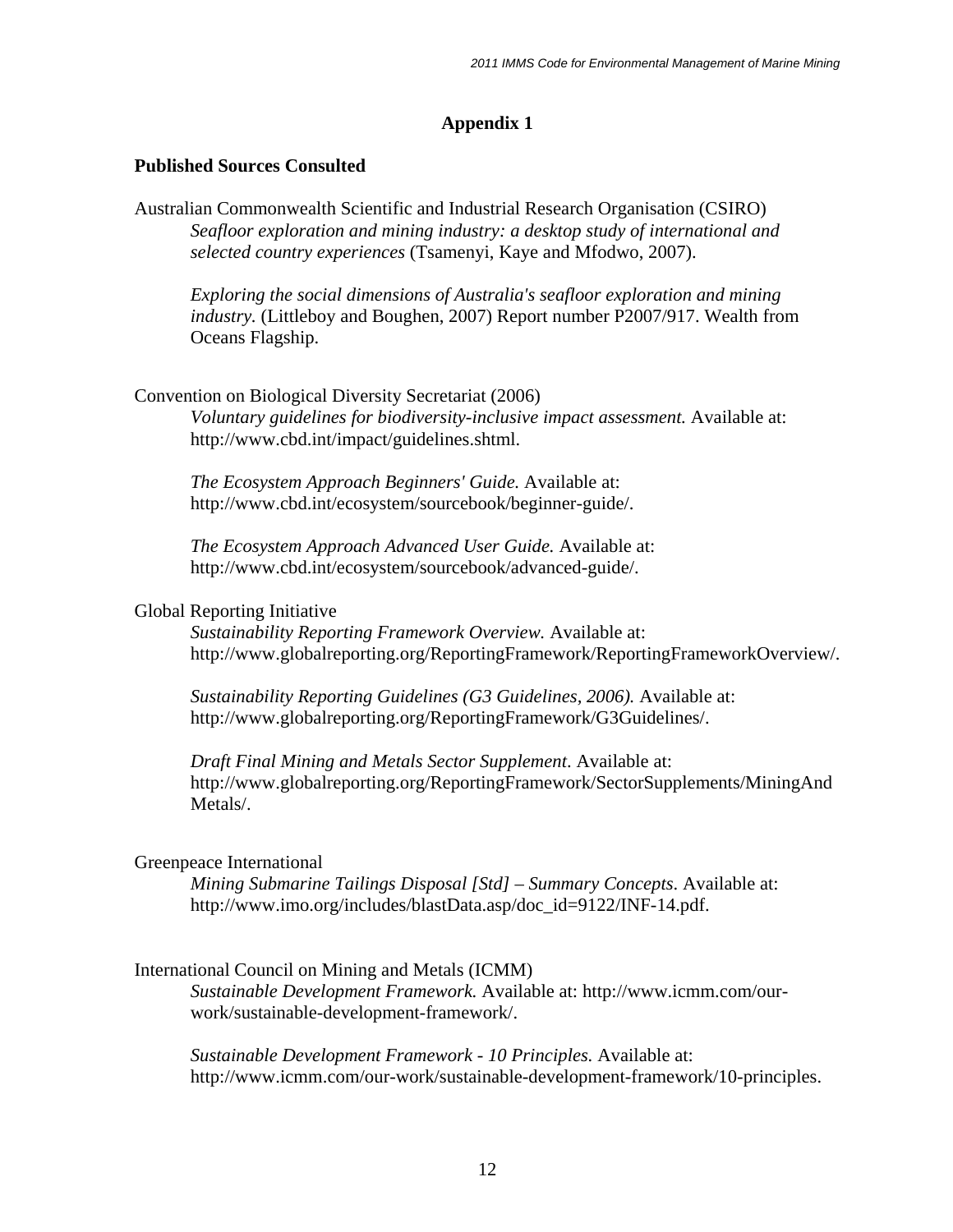*Sustainable Development Framework - Public Reporting.* Available at: *http://www.icmm.com/our-work/sustainable-development-framework/public reporting.* 

*Sustainable Development Framework - Assurance.* Available at: http://www.icmm.com/our-work/sustainable-development-framework/assurance.

*Good Practice Guidance for Mining and Biodiversity 2004*. Available at: http://www.icmm.com/page/1182/good-practice-guidance-for-mining-and biodiversity.

*Planning For Integrated Mine Closure Toolkit.* Available at: http://www.icmm.com/page/9568/planning-for-integrated-mine-closure-toolkit.

*Good Practice: Sustainable Development in the Mining and Metals Sector* website*.*  Documents available at: http://www.goodpracticemining.org/.

*Tailings: Good Practice* website*.* Documents available at: http://www.goodpracticemining.com/tailings/.

#### International Institute for Environment and Development (IIED)

*Mining, Minerals and Sustainable Development Project*. Available at: http://www.iied.org/sustainable-markets/key-issues/business-and-sustainable development/mining-minerals-and-sustainable-development#resources.

*MMSD Final Report: Breaking New Ground.* Available at: http://www.iied.org/pubs/display.php?o=9084IIED.

*Finding the Way Forward: how could voluntary action move mining towards sustainable development?* Available at: http://www.iied.org/pubs/display.php?o=9203IIED.

*Room to Manoeuvre? Mining, biodiversity and protected areas.* Available at: http://www.iied.org/pubs/display.php?o=9266IIED.

*Finding Common Ground: Indigenous Peoples and their Association with the Mining Sector.* Available at: http://www.iied.org/pubs/display.php?o=9267IIED.

#### International Seabed Authority

*Regulations on Prospecting and Exploration for Polymetallic Nodules in the Area*  (adopted 13 July 2000). Available at: http://www.isa.org.jm/en/documents/mcode.

*Draft Regulations on Prospecting and Exploration for Polymetallic Sulphides in the Area* (ISBA/13/C/WP.1). Available at: http://www.isa.org.jm/en/sessions/2007/documents/.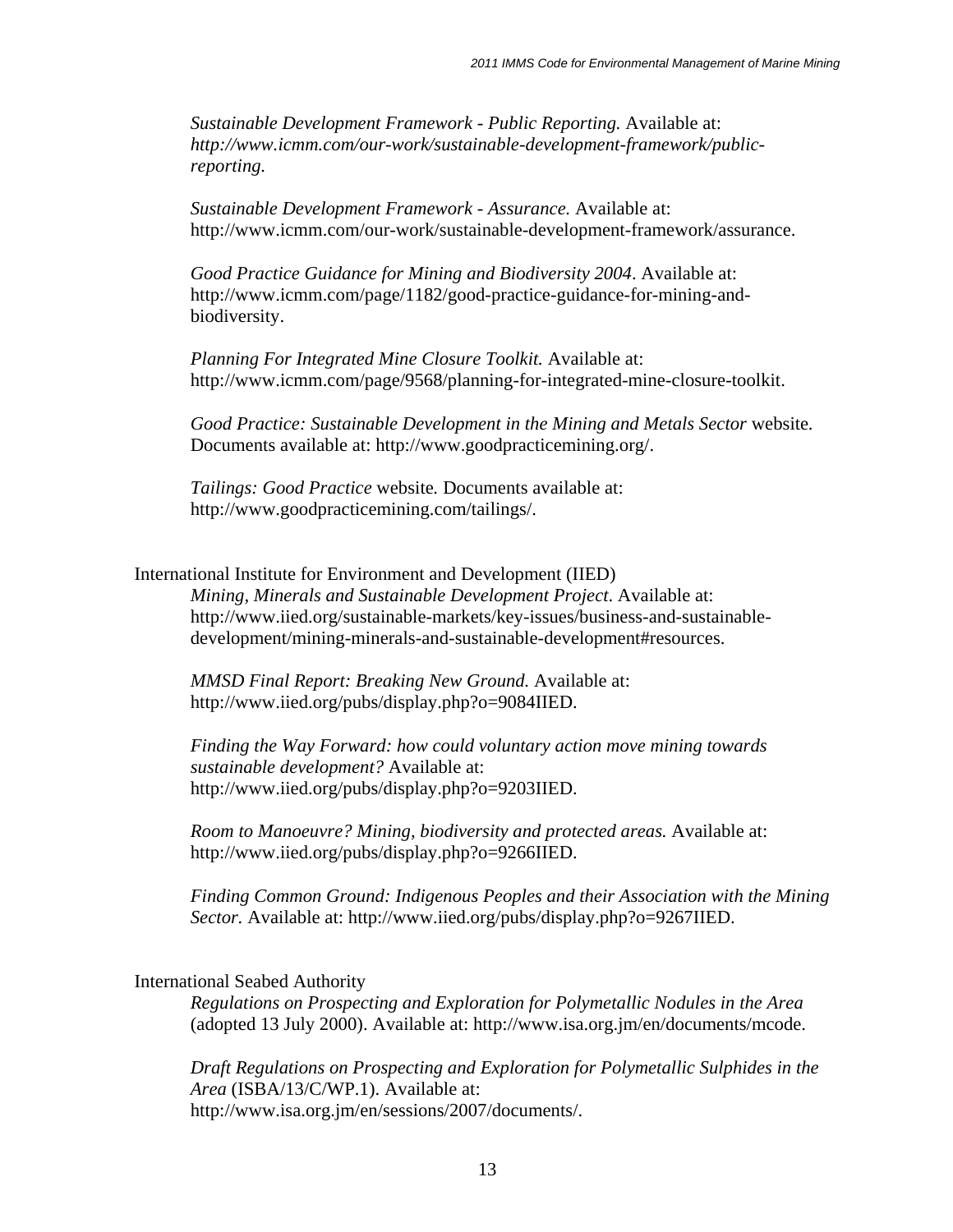*Draft Regulations on Prospecting and Exploration for cobalt-rich ferromanganese crusts in the Area* (ISBA/13/LTC/WP.1). Available at: http://www.isa.org.jm/files/documents/EN/13Sess/LTC/ISBA-13LTC-WP1.pdf.

*Legal and Technical Commission Recommendations for the guidance of contractors on the assessment of the environmental impacts of exploration for polymetallic nodules*. Available at:

http://www.isa.org.jm/files/documents/EN/7Sess/LTC/isba\_7ltc\_1Rev1.pdf.

Minerals Council of Australia

*The Australian Minerals Industry Code for Environmental Management* (2000; formally retired in 2005). Available at: http://www.minerals.org.au.

*Enduring Value - the Australian Minerals Industry Framework for Sustainable Development (2005-present)*. Available at: http://www.minerals.org.au.

*Offshore Minerals Policy - The Madang Guidelines* (1999) (Available from IMMS Administrator)

Scottish Association of Marine Science (SAMS)- European Union (EU)

*Project on Deep-sea Tailings Placement (DSTP) for Papua New Guinea (PNG)*: available at: http://www.sams.ac.uk/sams-news/events-sams/png-conference/about the-png-contract.

#### **Other Sources:**

#### **Industry experience with environmental assessments related to:**

- Marine mining in South Africa and Namibia (diamonds), Hawaii (Co-rich ferromanganese crusts), Alaska (gold), Papua New Guinea (seafloor massive sulphides) and Southeast Asia (tin).
- Dredging in Europe and North America for borrow sand, construction aggregate and channel navigation.
- Marine disposal of tailings from coastal mines in Canada, Alaska and the Southeast Asia/South Pacific archipelagoes.
- In addition, for benchmarking the Operating Guidelines, the Code draws on the globally extensive deep water experience by American, Australian, British, Canadian, Chinese, Danish, Dutch, French, German, Indian, Japanese, Korean, New Zealand, and Russian Federation oceanographers and marine biologists on biodiversity assessment of hydrothermal vents, nodule and crust deposits and metalliferous muds extending back over more than 100 years to the *Challenger* Expedition of 1873-1876.